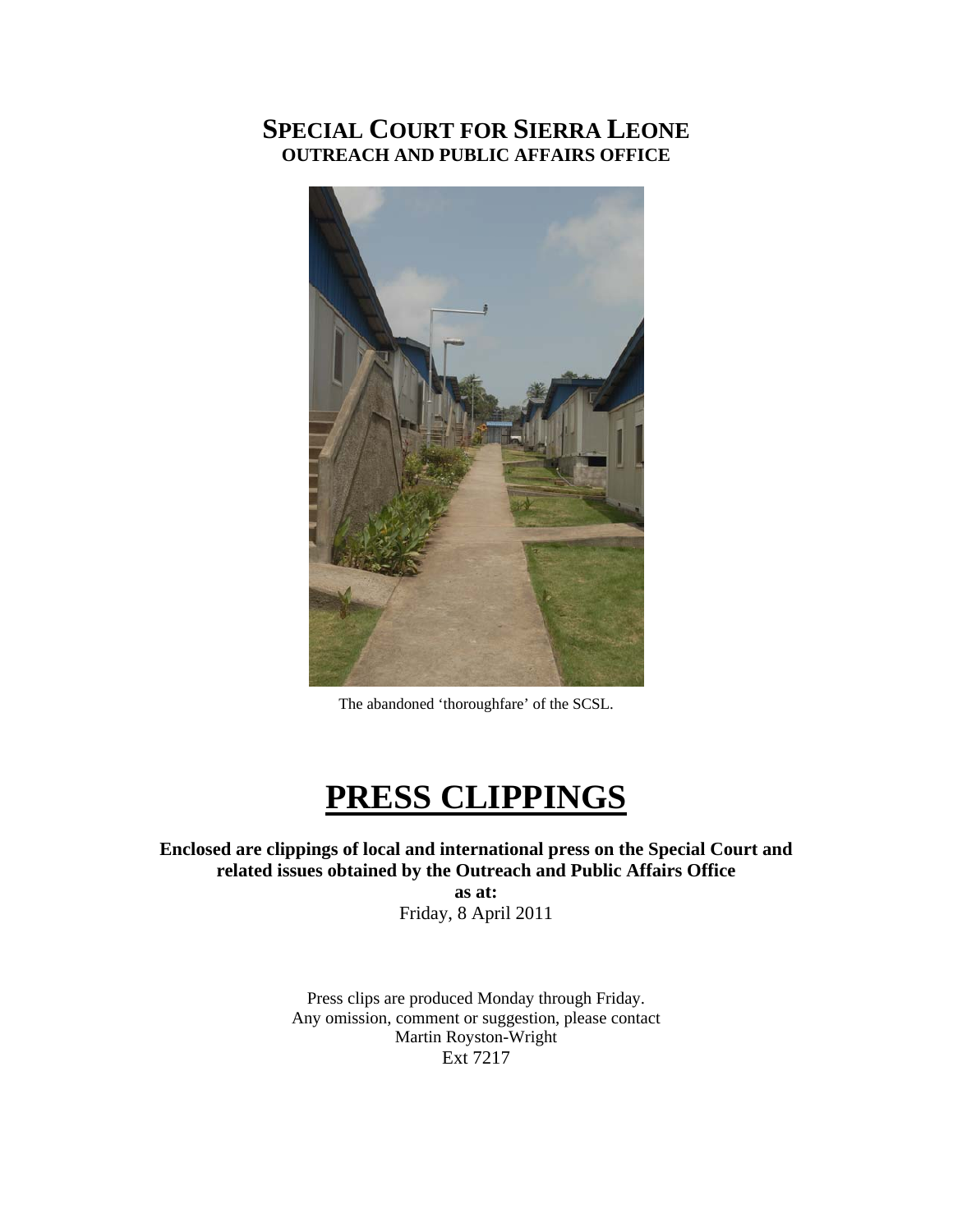| <b>International News</b>                                                                    |           |
|----------------------------------------------------------------------------------------------|-----------|
| Coming Back From the Brink in Sierra Leone: A Case of Selective Amnesia / Cocorioko          | Pages 3-4 |
| The Psychology of War / PRNewswire                                                           | Pages 5-6 |
| ICC Judges Act on Basis of Evidence, Says ICTR spokesman / The Standard                      | Page 7    |
| Uhuru, Muthaura, Ali to Appear at ICC / Kenya Broadcasting Corporation                       | Pages 8-9 |
| International Criminal Court Judge Warns Kenyan Suspects on Incitement / United Nations Mews | Page 10   |
| Preventing Genocide Only Real Way to Honour Rwandan Victims – Ban / United Nations News      | Page 11   |
| Defence of Former Minister Nzabonimana "Officially" Closed / Hirondelle News Agency          | Page 12   |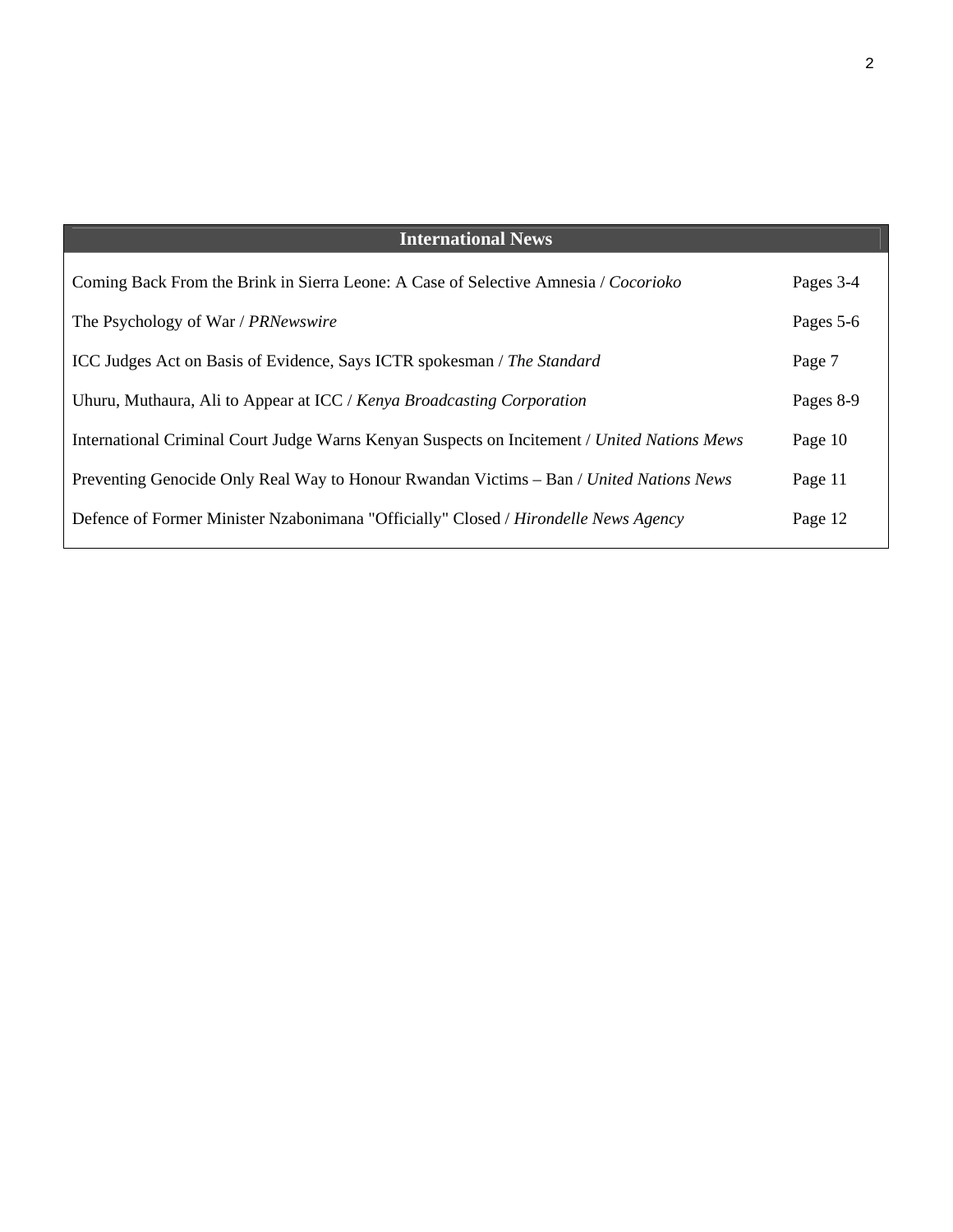## Cocorioko Friday, 8 April 2011

## **Coming back from the brink in Sierra Leone: A Case of Selective Amnesia**



#### *By Karamoh Kabba*

Former President Ahmad Tejan Kabbah of Sierra Leone has written a beautifully bound 359-page volume entitled *Coming Back from the Brink in Sierra Leone*, a must read for every Sierra Leonean alive for obvious reasons. For once, President Kabbah can now be credited for modesty with words. For those who are old enough to go down memory lane with me, he had actually plunged on the jagged edge. He is phoenix – he is rising up from the ashes.

 And for those unaffected civil-war persons in search of the history of Sierra Leone's recent past, the former president of Sierra Leone has written a perfect book of choice that is bound to ignite the curiosity of an attentive reader and/or the attention of a curious scholar.

 Indeed, the work is a recount of courage, resilience and steadfastness of the man who has been indisputably credited for coordinating the peace the war weary population and warring factions were ready to achieve in Sierra Leone.

 Coming back from the brink in Sierra Leone is not achieved without the self-praise for courage, some obvious amount of forgetfulness and verbatim, gross over-burdensomeness of the narrative with legal materials and speeches already in the public domain.

And President Kabbah does not conjure the readers' emotion when he refers to himself as being "courageous". In the opening paragraph of the book he writes that he "… entered the world with a clasped left-hand containing what was thought to be a piece of paper with an Arabic inscription." In the second paragraph, he aggrandizes himself with an effort of proving the truthfulness of the story of his birth when he states "Incidentally, I am left-handed."

 But we know too well, according to the Holy Bible and the Holy Quran that God spoke to only two prophets, Abraham and Moses. We know not that we had lost the opportunity of celebrating the birth of a prophet in Sierra Leone, Kailahun District, in Pendembu Township named Ahmad Tejan Kabbah. Intriguingly, President Kabbah ends his memoir by stating in the last chapter that a maraboutic scholar had prophesied his Presidency, specifically his war-time presidency, in 1940.

 Nevertheless President Kabbah is right on the money in his wisdom in drawing our attention to the words of John Perkins of the *Confessions of the Economic Hit Man* fame: "Economic hit men (EHM) are highly paid professionals who cheat countries around the globe out of trillions of dollars. They funnel money from the World Bank, the USAID and other foreign 'aid' organizations into the coffers of huge corporations and the pockets of a few wealthy families who control the planet's natural resources."

President Kabbah writes: "Specific projects such as the Governance Reform Programme, the Justice Sector Reform Project and the Sierra Leone Security Sector Reform Programme had their project implementation units detached from the public service and DFID-recruited experts attached to them. The fees for foreign consultants and the cost of sustaining the programme implementation units took an inordinate share of the funding for the projects." The DFID-tormented President further reveals how his "government was often blamed for implementation problems stemming from such arrangement." He further recounts that a DFID official, the Deputy Commissioner of the Anti-Corruption Commission, who was being investigated for corruption "claimed diplomatic immunity under the Geneva Convention."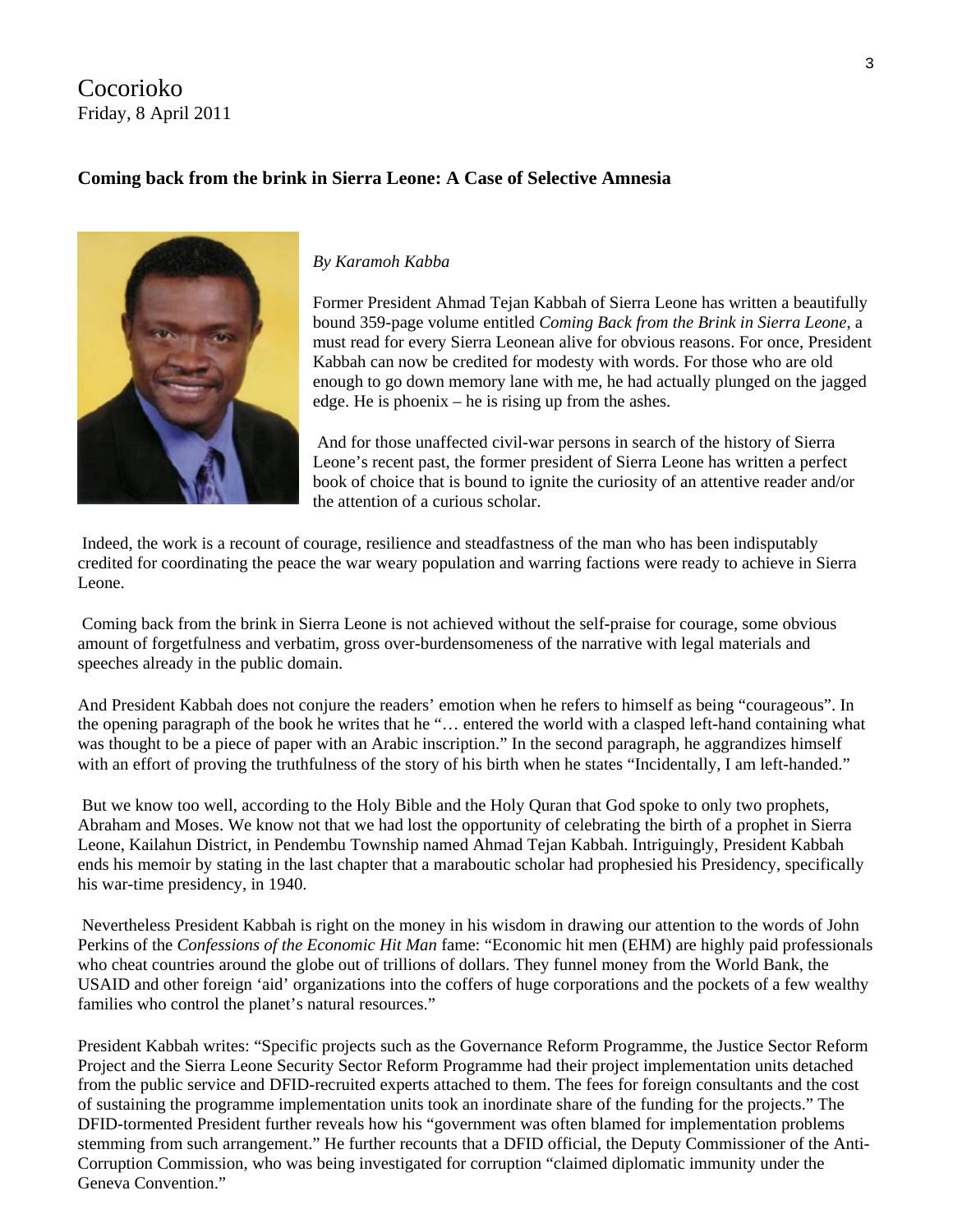While the DFID exposé makes a commodious good-sense read, the former president demonstrates copiously, a pathological case of forgetfulness when he falls short of shedding light on the critiques in scholarly publications, international reviews and mainstream newspapers locally and around the world his presidency attracted about other issues such as his connection with covert operations, deceptions and sometimes blatant lies in his quest for peace.

Top scholars have traced activities as far back as in the 80s when top grounded opposition leaders and rebel army were linked at the embryonic stage of the civil conflict with the aim of resurrecting the SLPP at all cost. It is believed that the rebel movement started with their active participation in the guise of PANAFU movement. Their strategy was incitement of students into demonstration against the then APC government. Some of these students were known to have ended up in Ghana enroot to Libya. Until now, there was a dearth of reliable information on those who went underground then, but we know a lot about those who were busy with the resurrection of the SLPP by any means necessary.

A briefing published by research group African Analysis International, written by Ibrahim Bangoura and Nhinson Williams titled, "Sierra Leone: The Pre And Post War Overview; A Combination Of Tragedy, Threat And Insecurity," sheds some light in the subject:

"Outstanding opposition figures both in and outside of Sierra Leone then were in for a change of regime in the country at all cost so that they too could participate in the dividend of the aftermath political equation. Obviously, that became real after the NPRC's rule. Current president Ahmed Tejan Kabbah, Lawyer Solomon Berewa, Dr. Joe Demby, Dr. Abass Bundu, Hon. John Kerefa Smart and Chief Hinga Norman were all amongst a long list of those who had this impulse and wished the change so dearly."

In 1998, President Kabbah wrote an article for the *Daily Mirror* in London denying an allegation that he used mercenaries provided by Sandline International and trafficked weapons to the Civil Defense Forces through the same source: "My government did not use mercenaries provided by Sandline. It is true that a delivery of light weapons, arranged by a third party, was made by Sandline for the use of our Civil Defense Units. But that only occurred after the removal of the illegal regime."

But Wayne Madsen has it differently from President Kabbah in his *Genocide and Covert Operations in Africa 1993-1999*, "On Feb. 22, 1998, Sandline, with the approval of Britain's Foreign Office and British High Commissioner in Sierra Leone Peter Penfold, arranged to ship 30 tons of Bulgarian AK-47 riffles to Kabbah's waiting forces in Sierra Leone." The Nigerians of the ECOMOG (Economic Community of West African States Monitoring Group) troops at Lungi Airport "seized the cargo of ammunition bound for the Kamajor local militias who were waiting to stage a counter coup against the military regime that had kicked President Kabbah out of office," Madsen explains.

President Kabbah hardly gives two pages of his memoir to the case of Chief Sam Hinga Norman. The way Chief Norman was whisked out of Sierra Leone, only to die in the custody of the Special Court of Sierra Leone, can only be compared to the story of George Orwell's Boxer in Animal Farm after the completion of the revolution. And President Kabbah writes "His arrest was another agonizing episode of my presidency. … I could do little because we had promised the UN and other relevant bodies that we would not interfere in the work of the Special Court."

Nonetheless, President Kabbah also writes that "they were volunteers" referring to Chief Norman and the CDF fighters. "Whatever disbursement my administration made to them was nothing more than an honorarium for subsistence," Kabbah writes. And in spite of the total global criticism President Kabbah attracts in putting 24 persons to death for treason, he shows no remorse, instead he remains very defensive.

One last observation; was Charles Taylor a foot soldier of the Sierra Leone conflict? If not, he must have been rightfully indicted amongst many other reasons by the Special Court of Sierra Leone for his financial and other logistical support to the rebels then. Thus this means that we are yet to witness another rightful indictment by the Special Court or is it a case of selective amnesia?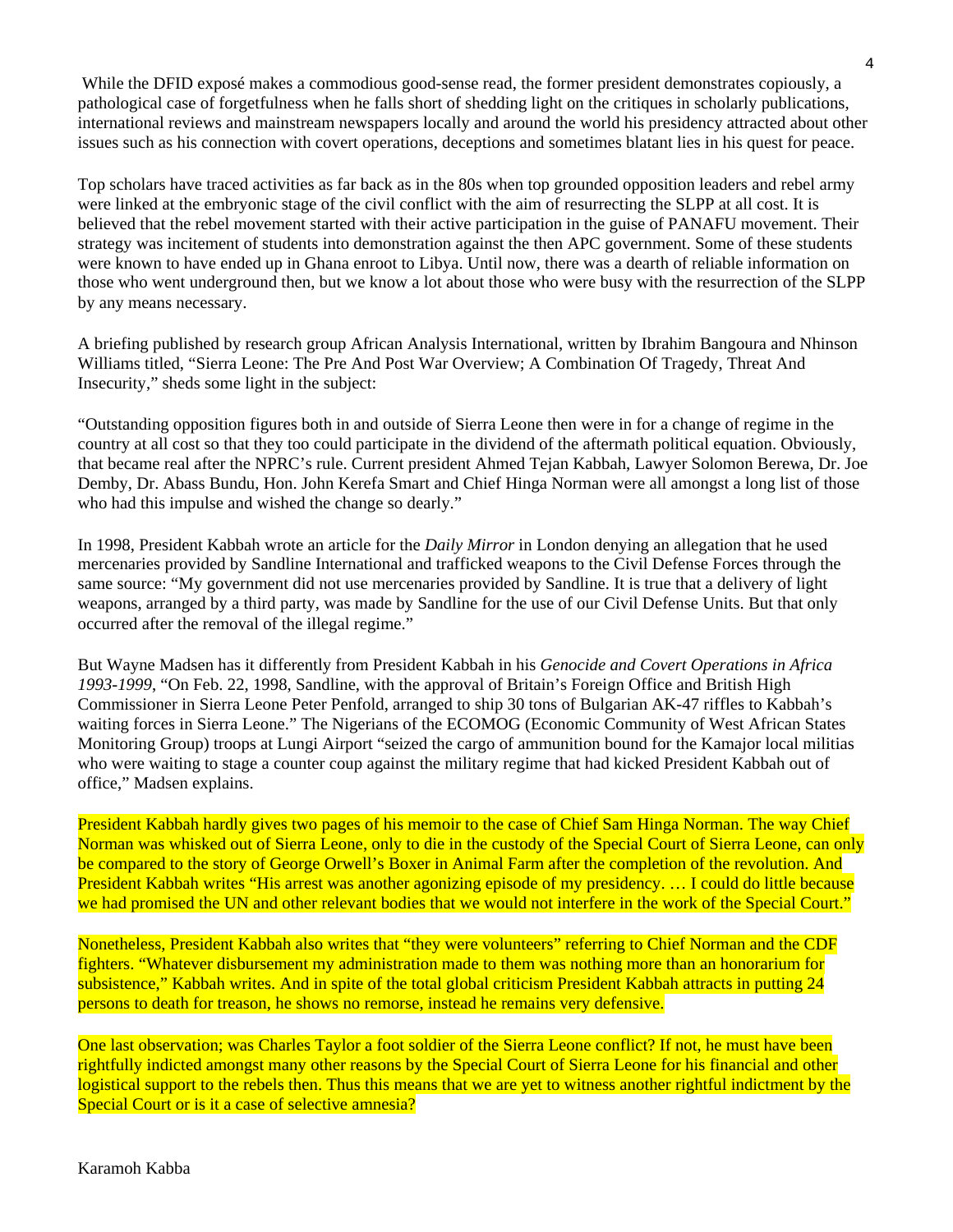# **PRNewswire**

#### Thursday, 7 April 2011 http://www.centredaily.com/2011/04/07/2633958/the-psychology-of-war.html

#### **The Psychology of War**

War and its effects on soldiers and civilians is the focus of an inaugural film series to debut on April 14-17, 2011 at the Museum of Fine Arts, Boston, (MFA) as a collaboration between the MFA and the Massachusetts School of Professional Psychology (MSPP).

Identified as "The First Annual Hollywood Scriptures Film Series", this year's theme of "The Psychology of War" represents four distinct, international, contemporary films which offer a pathway to understanding the psychology of human nature.

"Especially in these times of war eruptions on a global level, to explore the themes and psychological trauma inherent in the chaos of war seems a natural way to bring psychology and war together," explains Dr. Jill Bloom, faculty member of MSPP and a coordinator of the film series.

Each film is one hour long, followed by a conversation with the audience led by discussants who have been chosen for their expertise in the area.

Dr. Bloom and MSPP Clinical Psychology Doctoral student veterans of Iraq and Afghanistan wars invite conversation following the film "Lebanon" which takes place almost entirely inside a tank and addresses the relationship of soldiers to each other as they head into dangerous war zones.

Coleman Nee, Secretary of Veterans Services for the Commonwealth, is one of the presenters following the film "Armadillo." Representing the veteran's point of view, Secretary Nee comments, "It is important for all of us to take the time and learn about the issues facing veterans upon returning home from war. Caring for veterans is a responsibility shared by every one of us, and having a better understanding of these issues is an important step to ensuring that we are providing them with the appropriate support and resources."

Following the film "War Don Don," Rebecca Richman Cohen, producer and director of the film, will be presented with the First Annual Hugo Munsterberg Award for psychology of human nature in cinema.

Each film represents a theme and invites discussion:

WALTZ WITH BASHIR – Thursday, April 14, 7:30 p.m.An animated film documenting the filmmakers journey toward discovering the truth about an Israeli Army mission that left him with a loss of memory about the events.

LEBANON – Friday, April 15, 6 p.m.The film takes place inside a tank with four tank crew members who, motivated by fear and basic instincts of survival, desperately try not to lose themselves in the chaos of war.

ARMADILLO – Saturday, April 16, 1 p.m.Taking place in Helmand, Afghanistan, where the soldiers are situated to help Afghan people, as the fighting becomes more dangerous the gap widens between the soldiers and the civilian population.

WAR DON DON Sunday, April 17, 1 p.m. Located in the capital of Sierra Leone, in a fortified building known as the "Special Court," an alleged war criminal faces trial. The film puts international justice on trial before the world to see.

Complete information for tickets and the film series can be found on the MSPP website www.MSPP.edu or www.mfa.org/film.

The Ruth and Carl J. Shapiro Film Program at the Museum of Fine Arts, Boston, is funded by the Carl and Ruth Shapiro Family Foundation. The media sponsor is The Boston Phoenix.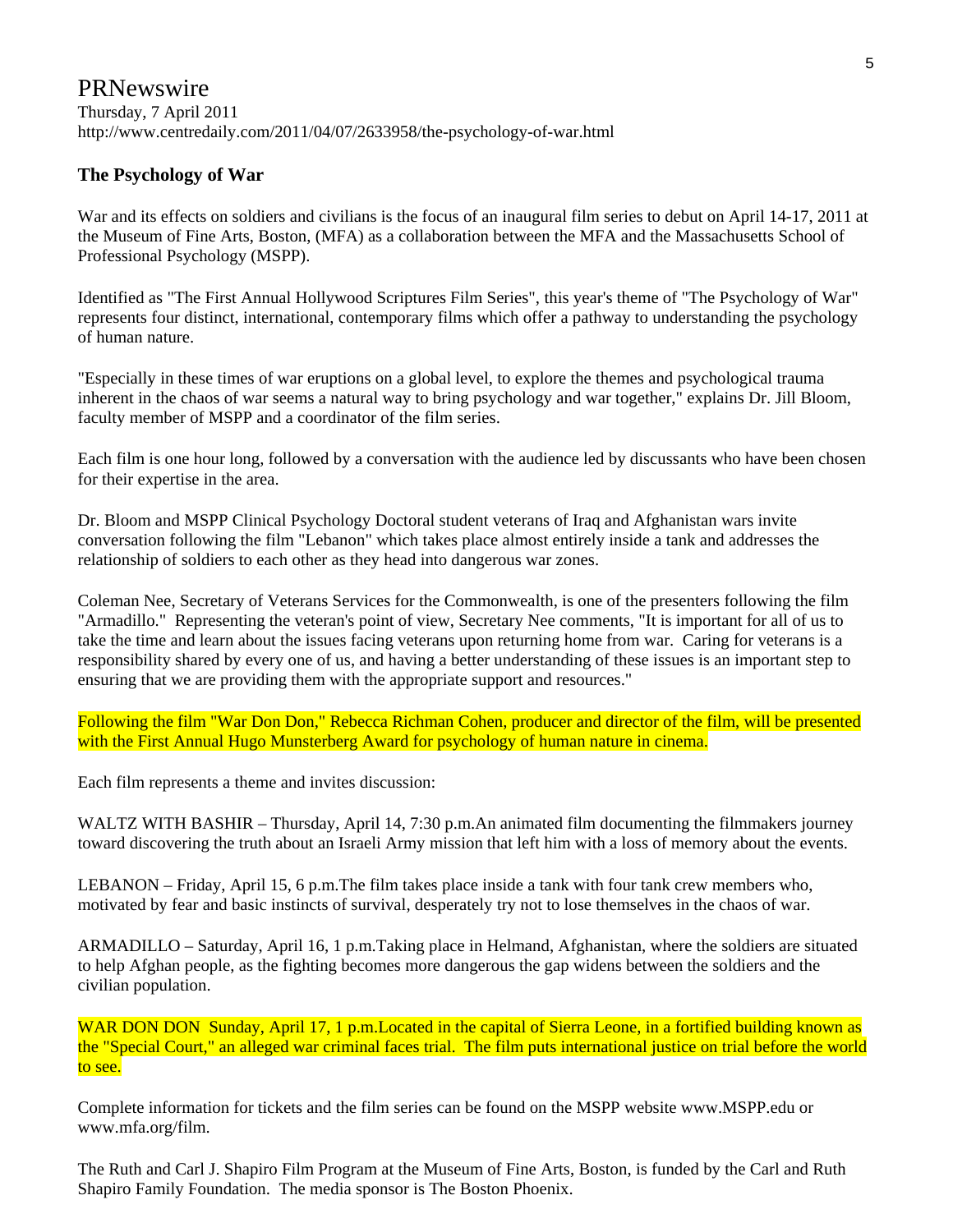About MSPP – Founded in 1974 and located in Boston, Massachusetts, the Massachusetts School of Professional Psychology strives to be a preeminent school of psychology that integrates rigorous academic instruction with extensive field education and close attention to professional development. It assumes an ongoing social responsibility to create programs to educate specialists of many disciplines to meet the evolving mental health needs of society. MSPP is committed to bringing psychologists into nearly ever facet of modern life through its graduate programs in Clinical, School, Counseling, Forensic, Organizational, Higher Education Student Personnel Administration, and Executive Coaching.

SOURCE Massachusetts School of Professional Psychology

Read more: http://www.centredaily.com/2011/04/07/2633958/the-psychology-of-war.html#ixzz1IvhbRzmv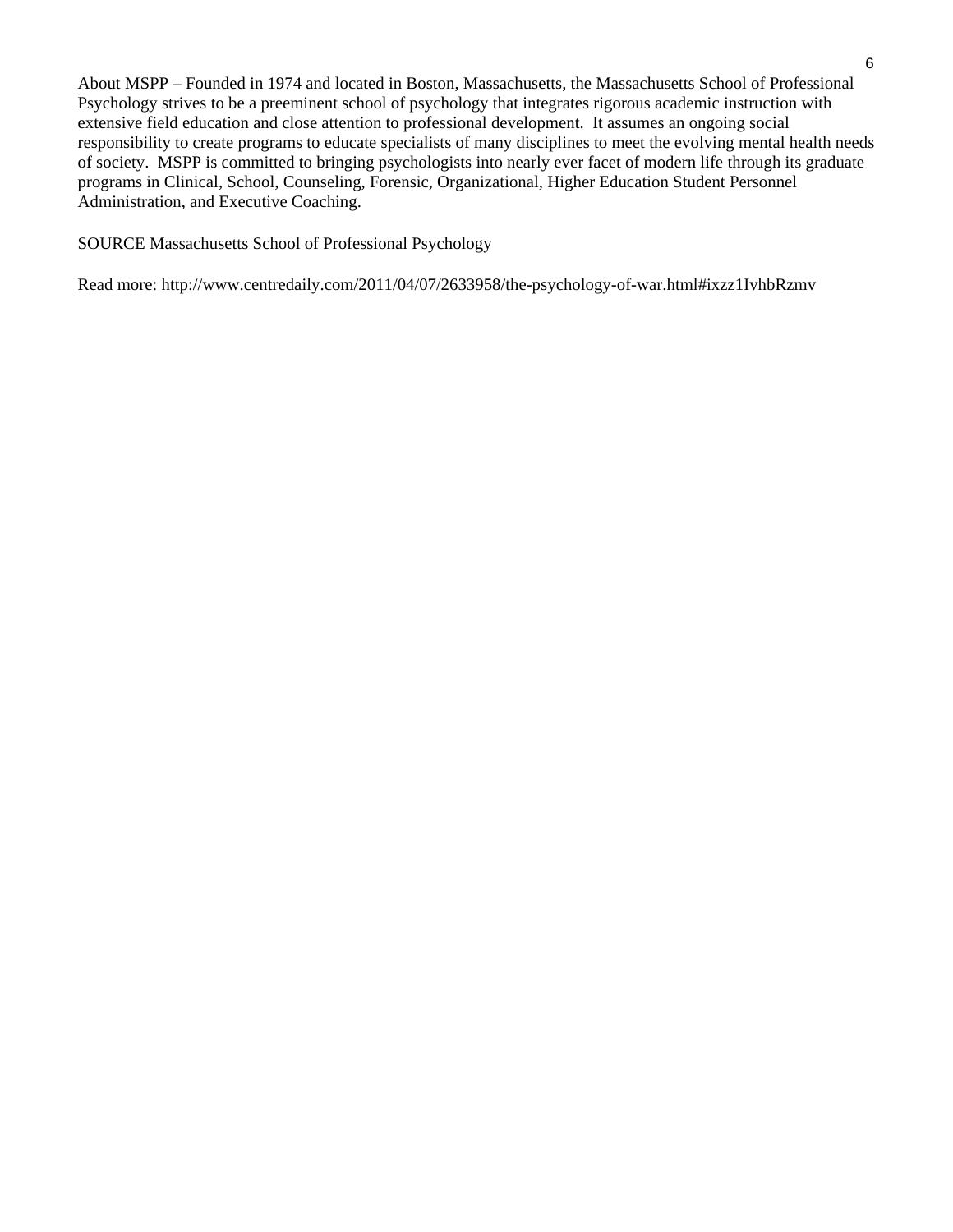## **ICC judges act on basis of evidence, says ICTR spokesman**

#### By David Ochami

Months ago, Eldoret North MP William Ruto claimed several witnesses had been coached by the Kenya National Commission for Human Rghts to implicate him in the 2007/2008 post-election violence.

Ruto's tactic has been to discredit the ICC Prosecutor Luis Moreno Ocampo by trying to demonstrate that his evidence is tainted and would lead to a politically-motivated and biased prosecution against him, a charge commonly leveled against international criminal tribunals, including the International Criminal Tribunal for Rwanda (ICTR).

ICTR's spokesman and senior legal advisor Roland Amoussouga who helped design Kenya's Witness Protection Programme says these type of tactics can neither intimidate a prosecutor nor sway a judge.

"When a judge at an international criminal tribunal is given evidence, you are not going to intimidate them. They only look at evidence. They do not know you. If evidence is watertight, you will go down," he told a group of Kenyan civic leaders.

Amoussouga said when international investigators say they have evidence, they know what they are talking about because no prosecutor would want to make a fool of himself.

Former Serbian leader Slobodan Milosevic and Liberia's Charles Taylor's used similar tactics against international courts trying them but they did not make progress.

At the ICTR, suspected masterminds of the Rwandan genocide adopted the tactic the Kenya Government appears to be taking (in challenging the jurisdiction of the ICC over the Kenyan post-poll violence) by challenging the legitimacy of the ICTR.

Before visiting the ICTR at the close of March this year, a group of councilors from Karatina were deeply engrossed on the sensational debate over the ICC investigations in Kenya.

But after being taken through ICTR procedures which are similar to those of the ICC, Councillor Christopher Kamau proclaimed: "We (now) have an idea of what will happen at the Hague," referring to the ICC and adding that if most Kenyans know what is happening, they would not be cheated.

Speaking in Arusha, Councilor Rose Wairimu admitted that most people in Kenya do not know how the law works. According to Amoussouga, international tribunals do not tolerate threats to witnesses and also provides penalties of up to five years for false testimony. Records at ICTR indicate a witness was jailed for uttering false testimony.

The official alleges that identities of witnesses under protection programmes are expunged from all records, bringing to question how Ruto claimed to have unearthed ICC witnesses across East Africa.

However, Prof Lennox Hinds, a defence lawyer at the ICTR, declares that ICTR's Witness Protection Programme is 'a joke,' alleging that the Rwandan establishment in Kigali has infiltrated and exploited it to threaten defence witnesses.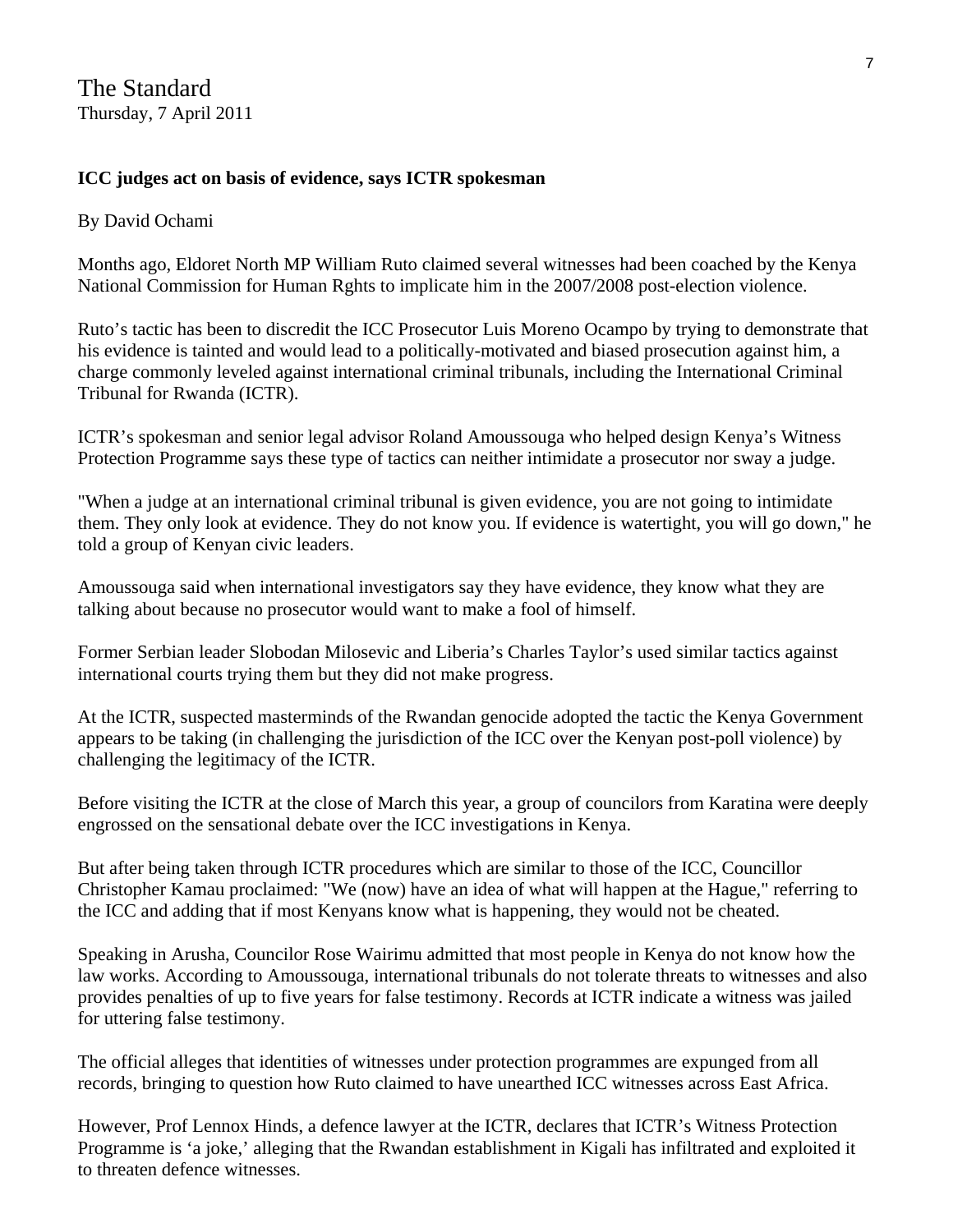# Kenya Broadcasting Corporation

Friday, 8 April 2011

#### **Uhuru, Muthaura, Ali to appear at ICC**

By: Margaret Kalekye/agencies,



The second group of the Ocampo six Deputy Prime Minister Uhuru Kenyatta, Francis Muthaura and Hussein Ali are due at the International Criminal Court in The Hague for their initial appearance.

The trio will appear before the three-judge bench comprising Ekaterina Trendafilova (presiding), Hans-Peter Kaul and Cuno Tarfusser at 3.30 PM Kenyan local time.

Uhuru, Head of Civil Service Francis Muthaura and former police chief Mohammed Hussein Ali who is now the Postmaster General are expected to hear charges of murder, deportation, persecutions and rape.

On Thursday, former Higher Education Minister William Ruto, former Minister for Industrialisation Henry Kosgey and radio executive Joshua Arap Sang appeared in court for the preliminary hearing.

All six are accused of crimes against humanity during the violence in which some 1,000 people died.

Some 500,000 people were driven from their homes, some of whom still remain in camps.

The court set a date of April 18 for a status hearing to establish an "adequate calendar of disclosure" before a confirmation of charges hearing on Sept. 1 after which judges need to decide whether the suspects should go to trial.

The Kenyan government has objected to the ICC proceedings, requesting judges to declare both cases inadmissible.

Kenya argues that adoption of the country's new constitution and other reforms have opened the way for it to conduct its own prosecutions for the post-election violence.

#### **Tougher conditions**

But even as the three prepare to appear before the pre- trial chamber judges, ICC Prosecutor Luis Moreno Ocampo sought to have tougher conditions imposed on them.

On Wednesday, Ocampo filed an application seeking stricter conditions including a gag order, declaration of wealth and listing their addresses with the registrar of the court.

He also wants the court to order the suspects to deposit a bond commensurate with their wealth.

He further wants them to appear before the ICC every six months so that the court can verify if they have complied with the conditions set out.

In the application Ocampo is demanding that a warrant of arrest be issued against the suspects if they fail to meet the conditions or breach any of them.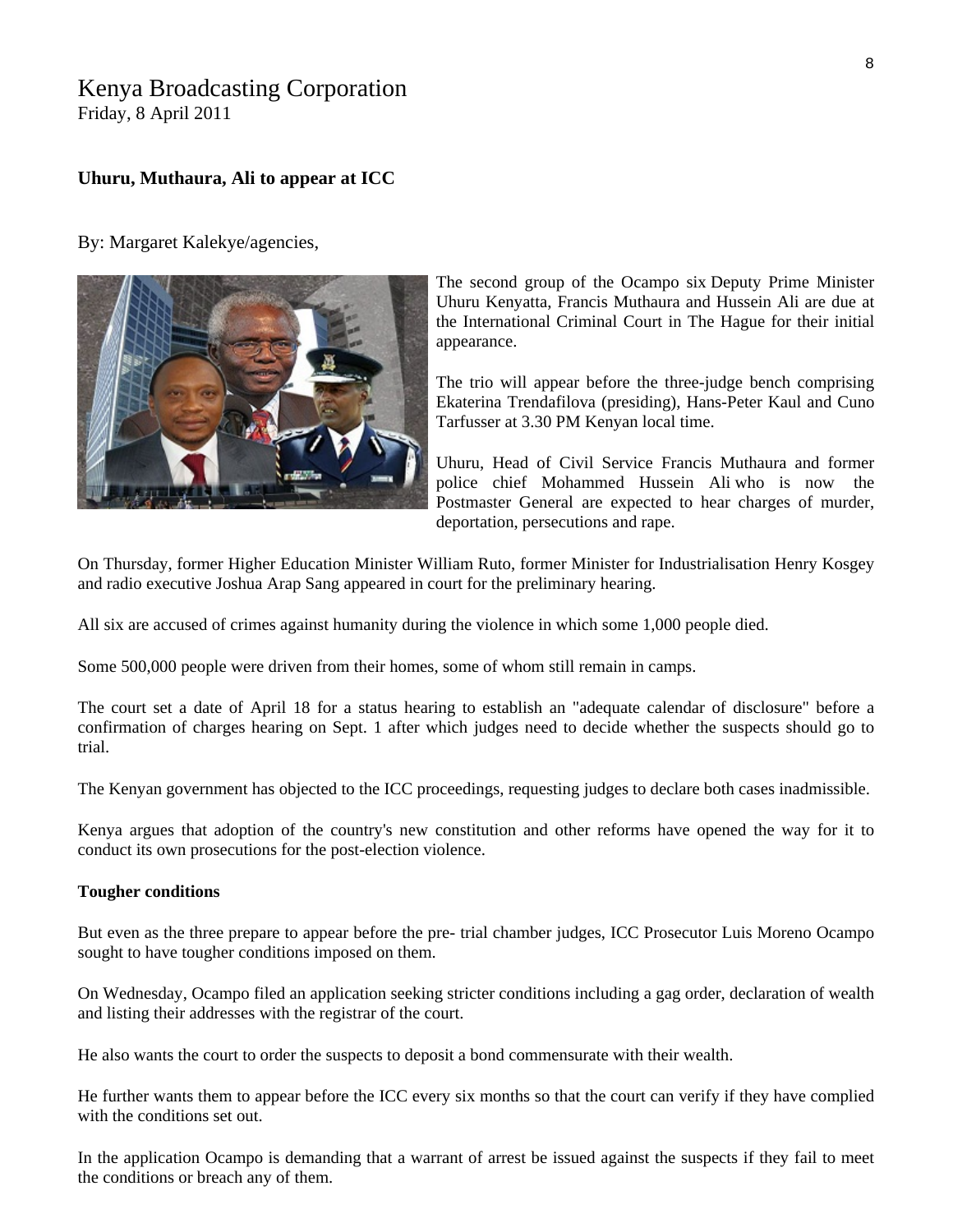The prosecutor argues that if the suspects remain free pending confirmation, adequate conditions should be imposed to guarantee that they continue to appear voluntarily and that they do not obstruct or endanger the investigation or the Court's proceedings.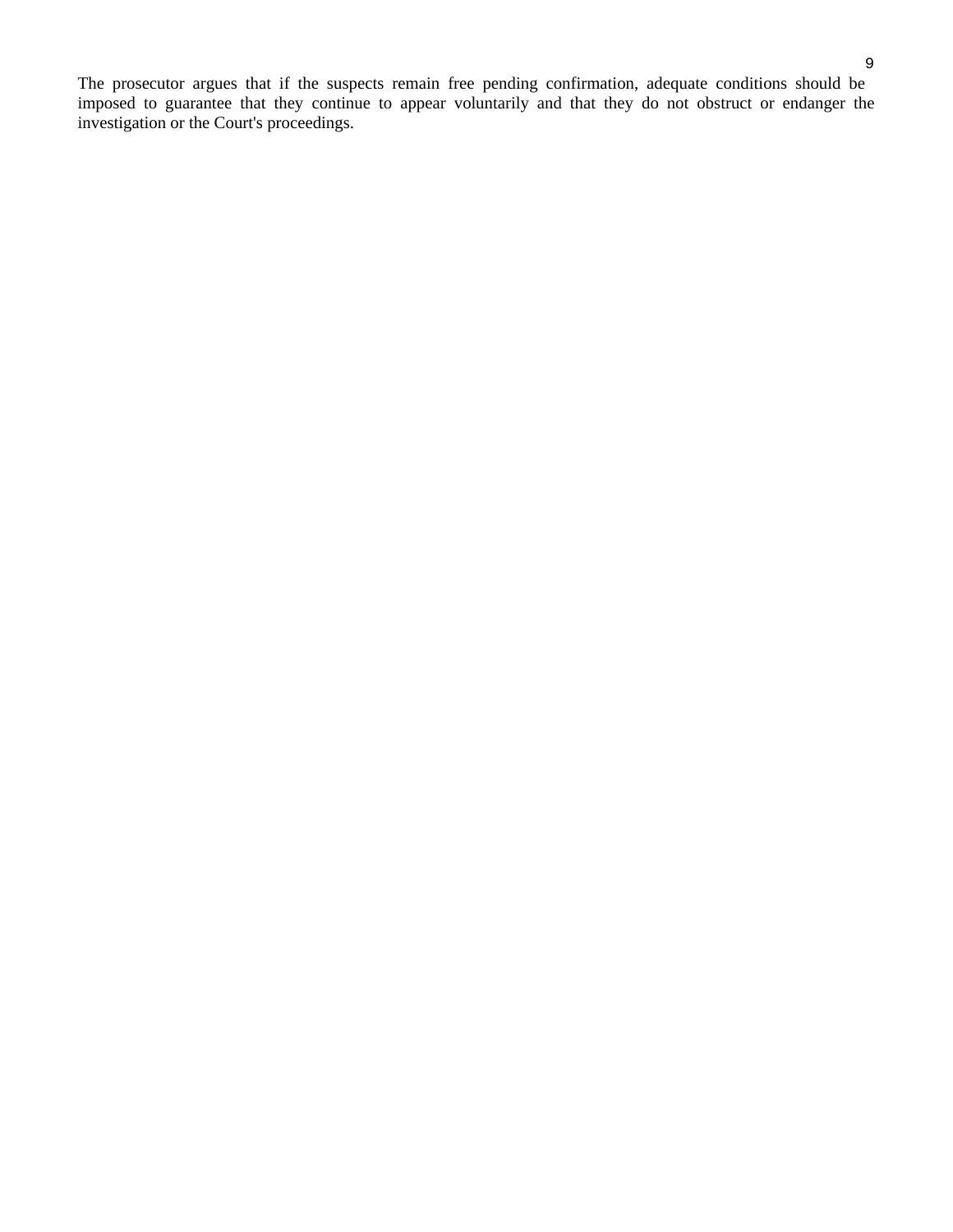## United Nations Mews Thursday, 7 April 2011

## **International Criminal Court judge warns Kenyan suspects on incitement**



*International Criminal Court (ICC) Judge Ekaterina Trendafilova* 

A judge at the International Criminal Court (ICC) today warned suspects accused of being involved in post-election violence in Kenya three years ago that arrest warrants could be issued against them if they instigated further unrest through inflammatory speech.

Three of six suspects – William Samoei Ruto, Henry Kiprono Kosgey and Joshua arap Sang – [appeared](http://www.icc-cpi.int/NR/exeres/F5ADDE2B-A126-4A58-AA76-BC3F9F42A897.htm) before the ICC pre-trial chamber in The Hague for the purposes of verifying their identities and to be clearly informed of the crimes which they are alleged to have committed and of their rights under the Rome Statute that established the ICC.

"It came to the knowledge of the chamber by way of following some articles in the Kenyan newspapers that there are some movements towards retriggering the violence in the country by way of using some dangerous speeches," said Judge Ekaterina Trendafilova, the presiding judge at today's hearing.

"I would like to remind the suspects – and I'm not referring to anyone in particular but this is a general point to be made to all the suspects – that such type of action could be perceived as a sort of inducement which may constitute the breach of one of the conditions set out in the summonses to appear, namely, to continue committing crimes within the jurisdiction of the Court," she said.

"Accordingly, this might prompt the chamber to replace the summonses to appear with warrants of arrest […]," Judge Trendafilova added.

The pre-trial chamber set 1 September as the day when the ICC will begin the confirmation of charges hearing.

A confirmation of charges hearing is held to determine whether there is sufficient evidence to establish substantial grounds to believe that each suspect committed each of the crimes they are charged with. If the charges are confirmed, the pre-trial chamber commits the suspect to trial before a trial chamber.

Mr. Ruto served as Kenya's Minister of Higher Education, Science and Technology, but is currently suspended from the position, while Mr. Kosgey was Minister of Industrialization and is also suspended. Mr. Sang is a radio presenter.

The other three suspects are Francis Kirimi Muthaura, Head of the Public Service and Secretary to the Cabinet; Uhuru Muigai Kenyatta, Deputy Prime Minister and Minister of Finance; and Mohamed Hussein Ali, who was Police Commissioner at the time of the violence.

More than 1,100 people were killed, 3,500 injured and up to 600,000 forcibly displaced in the violence that followed the December 2007 elections. There were also hundreds of rapes, possibly more, and at least 100,000 properties were destroyed in six of Kenya's eight provinces, according to ICC Chief Prosecutor Luis Moreno-Ocampo.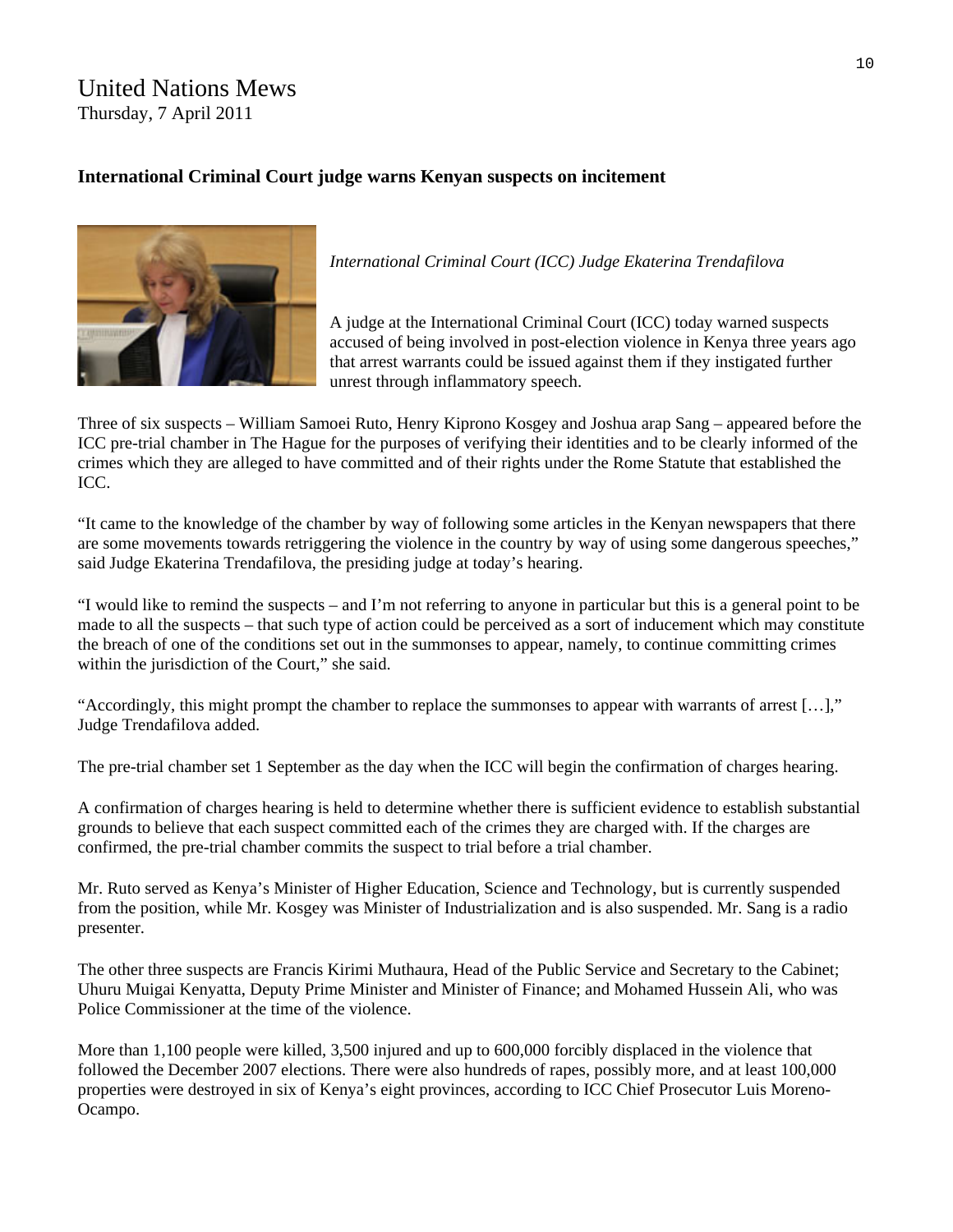United Nations News Thursday, 7 April 2011

#### **Preventing genocide only real way to honour Rwandan victims – Ban**



The only way to truly honour the memory of the more than 800,000 people who perished in Rwanda 17 years ago is to ensure that such tragedies never occur again, [Secretary-General](http://www.un.org/sg/) Ban Ki-moon said today, as the United Nations observed the annual day of remembrance of the victims of the genocide.

"Preventing genocide is a collective and individual responsibility," Mr. Ban said in a [message](http://www.un.org/preventgenocide/rwanda/sg_message_2011.shtml) for the day, which is observed every year on 7 April. "Rwanda's survivors have made us confront the ugly reality of a

preventable tragedy."

More than 800,000 ethnic Tutsis and Hutus were murdered in the tiny African nation, mostly by machete, during a period of less than 100 days beginning in April 1994.

The Secretary-General noted that the recognition of the collective failure of the international community to come to the assistance of the people of Rwanda, and to shield the victims of the wars in the Balkans, led to the endorsement by the 2005 World Summit of the responsibility to protect.

Recent measures by the Security Council in response to the crisis in Libya, in particular the adoption of Resolutions 1970 and 1973, mark a significant step along this path, he added.

In addition, the International Criminal Tribunal for Rwanda (ICTR), the International Criminal Court (ICC) and other international courts are sending a "strong signal" that the world will not tolerate impunity for gross violations of human rights and international humanitarian law.

"My Special Advisers on the Prevention of Genocide and the Responsibility to Protect monitor developments worldwide looking for early signs of risk. We must remain ever vigilant."

Mr. Ban paid special tribute to the people and Government of Rwanda for the resilience and dignity they have shown in working towards national recovery and managing the trauma of the genocide.

This year's commemoration includes a memorial ceremony to be held at UN Headquarters in New York this evening that will honour the victims, as well as the survivors, and emphasize ways in which education can help reconciliation. It will feature musical performances as well as testimony from Immaculée Ilibagiza, a survivor of the Rwandan genocide.

In addition, a student conference will be held on Friday focusing on genocide prevention and feature Francis Deng, the Secretary-General's Special Adviser on the Prevention of Genocide, and Clemantine Wamariya, genocide survivor and student at Yale University.